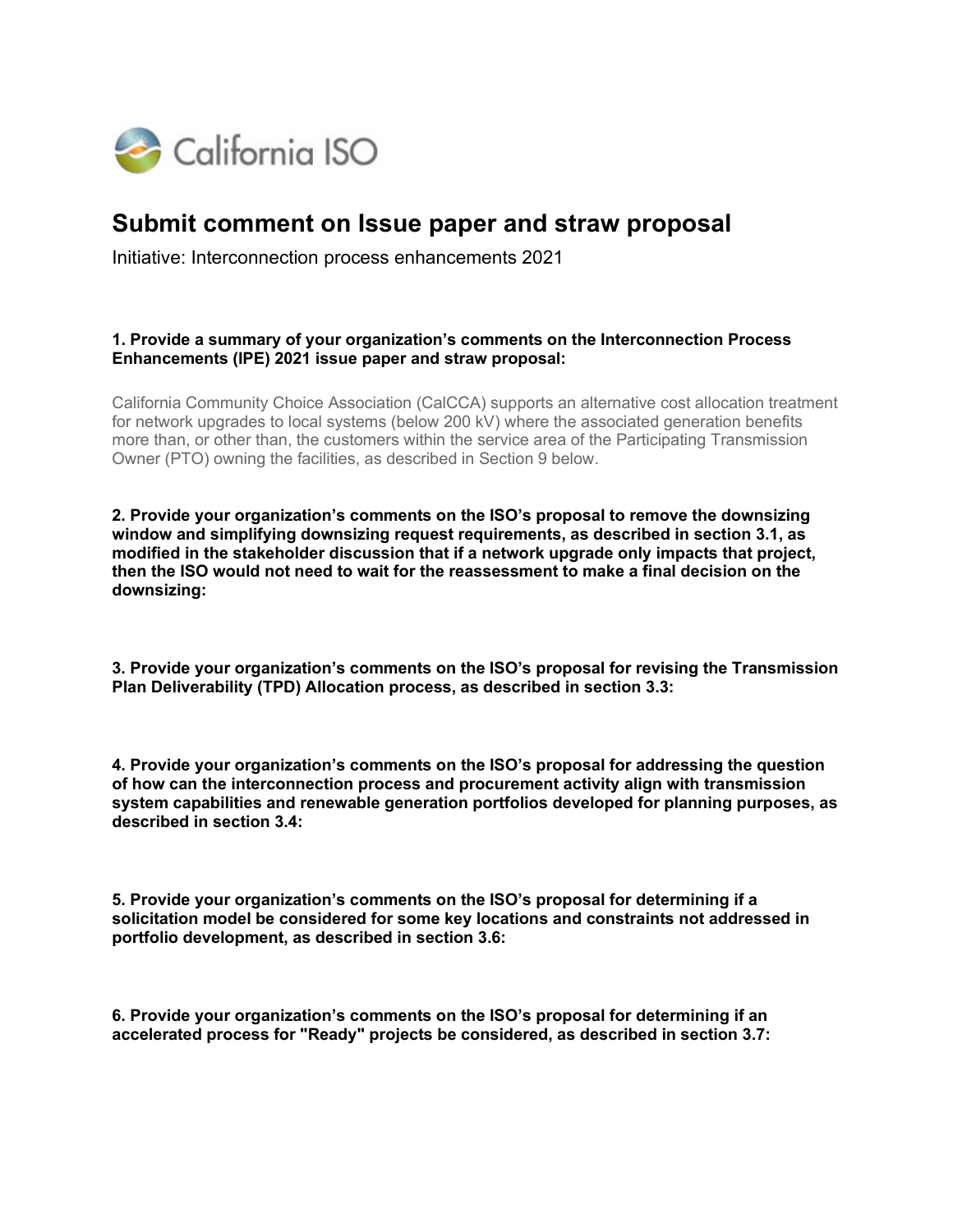**7. Provide your organization's comments on the ISO's proposal for determining if higher fees, deposits, or other criteria be required for submitting an IR, as described in section 4.1:**

**8. Provide your organization's comments on the ISO's proposal for determining if site exclusivity be required to progress into the Phase II study process, as described in section 4.2:**

**9. Provide your organization's comments on the ISO's proposal for determining if the ISO should re-consider an alternative cost allocation treatment for network upgrades to local (below 200 KV) systems where the associated generation benefits more than, or other than, the customers within the service area of the Participating TO owning the facilities, as described in section 5.1:**

CalCCA supports a cost allocation methodology that allocates costs to all those who receive benefits. As such, CalCCA supports re-considering an alternative cost allocation for network upgrades to local systems when the benefits extend beyond just those within the PTO service area in this initiative. To mitigate the risk that interconnection-related local network upgrades may create disproportionate impacts on a single set of ratepayers, the California Independent System Operator (CAISO) proposes to cap the percentage of interconnection-related network upgrade costs within each PTO's local transmission revenue requirement (LTRR). For any network upgrades that exceed the PTOs aggregate cap, interconnection customers would finance any network upgrades without reimbursement or move their generator interconnection to the high voltage system.[1](#page-1-0) The CAISO's proposal to cap the percentage of interconnection-related network upgrade costs in each PTO's LTRR improves the current structure with respect to protecting local ratepayers from the cost impact of network upgrades that benefit all customers. However, the CAISO should describe how the proposal will treat upgrades that benefit all customers if they fall under the proposed cap. If the purpose of the network upgrades is for generation projects to be deliverable anywhere on the grid, then all customers benefit and should share the costs.

## **10. Provide your organization's comments on the ISO's proposal for determining the policy for ISO as an Affected System - how is the base case determined and how are the required upgrades paid for, as described in section 5.2:**

**11. Provide your organization's comments on the ISO's proposal for the expanded errors and omissions process to provide criteria and options when changes to network upgrade requirements occur after Financial Security (IFS) postings have been made, as described in section 5.3:**

**12. Provide your organization's comments on the ISO's proposal for clarifying the definition of Reliability Network Upgrade (RNU), as described in section 5.4:**

<span id="page-1-0"></span><sup>&</sup>lt;sup>1</sup> Interconnection Process Enhancements Issue Paper and Straw Proposal at 32-33.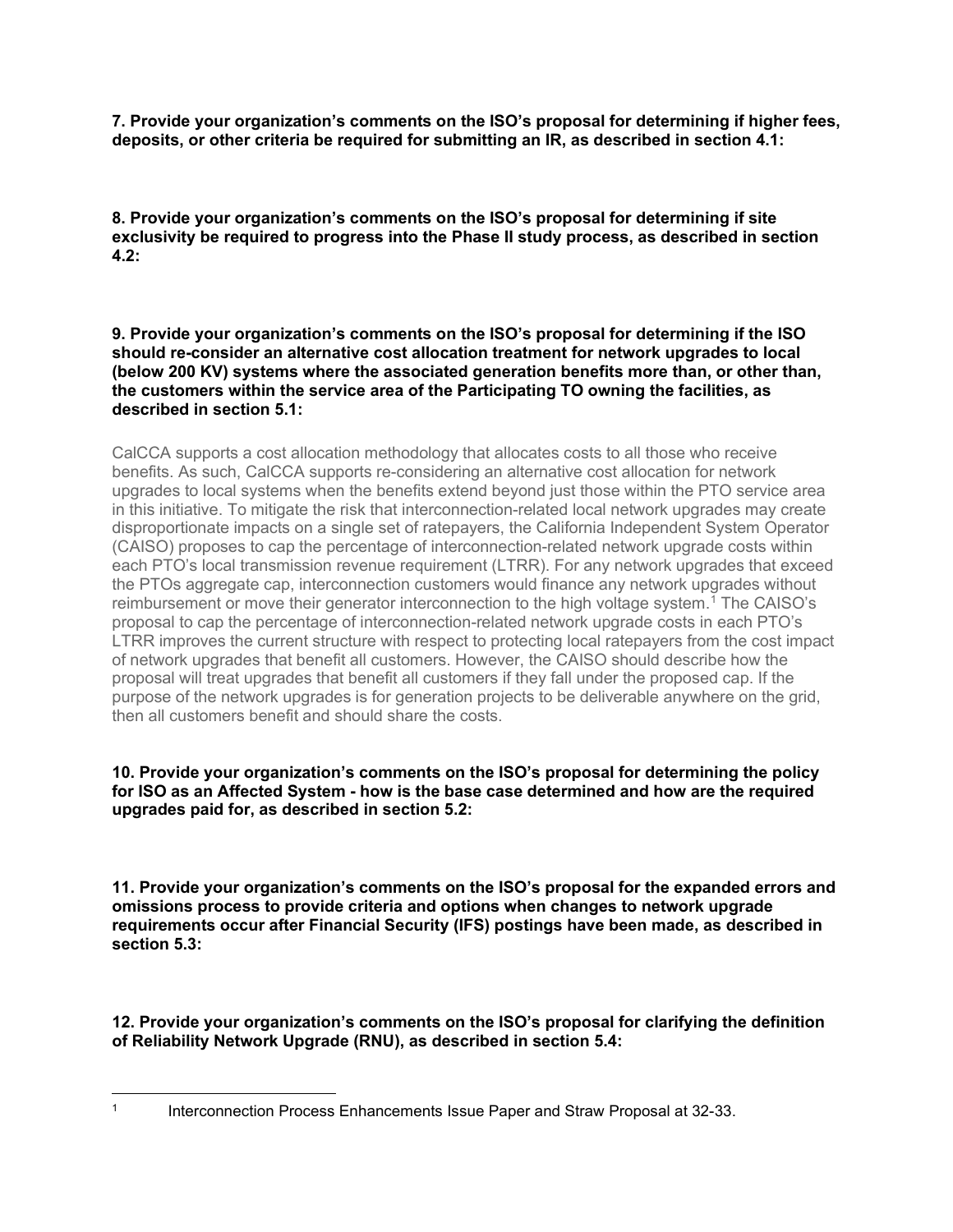**13. Provide your organization's comments on the ISO's proposal for transferring Participating Transmission Owner (TO) Wholesale Distribution Access Tariff (WDAT) Projects into ISO Queue, as described in section 5.5:**

**14. Provide your organization's comments on the ISO's proposal for changing sites and POIs during IR validation, as described in section 5.6:**

**15. Provide your organization's comments on the ISO's various questions for addressing whether the ISO have the ability to terminate the GIA earlier than the seven year period, if a project cannot prove that it is actually moving forward to permitting and construction, as described in section 5.7:**

**16. Provide your organization's comments on the ISO's proposal for should parked projects be allowed to submit any type of MMAs while parked, as described in section 5.8, and if yes, what criteria should be required:**

**17. Provide your organization's comments on the added scope item from SCE to add due dates for curing deficiencies in Appendix B, to avoid delays in starting Phase II studies, as described in section 6.1:**

**18. Provide your organization's comments on the added scope item from SCE to make it explicit that when ICs agree to share a gen tie-line, PTO interconnection facilities, and any related IRNUs at a substation across clusters, the shared IRNUs are not subject to GIDAP Section 14.2.2, as described in section 6.1:**

**19. Provide your organization's comments on the added scope item from Gridwell on a proposal to include an issue focused on improved transmission grid data transparency, and specifically what data your organization would like to obtain publically, as described in section 6.2:**

**20. Provide your organization's comments on the added scope item from LSA/SEIA to resolve delays caused by PTOs via modifications to commercial viability criteria, as described in section 6.3:**